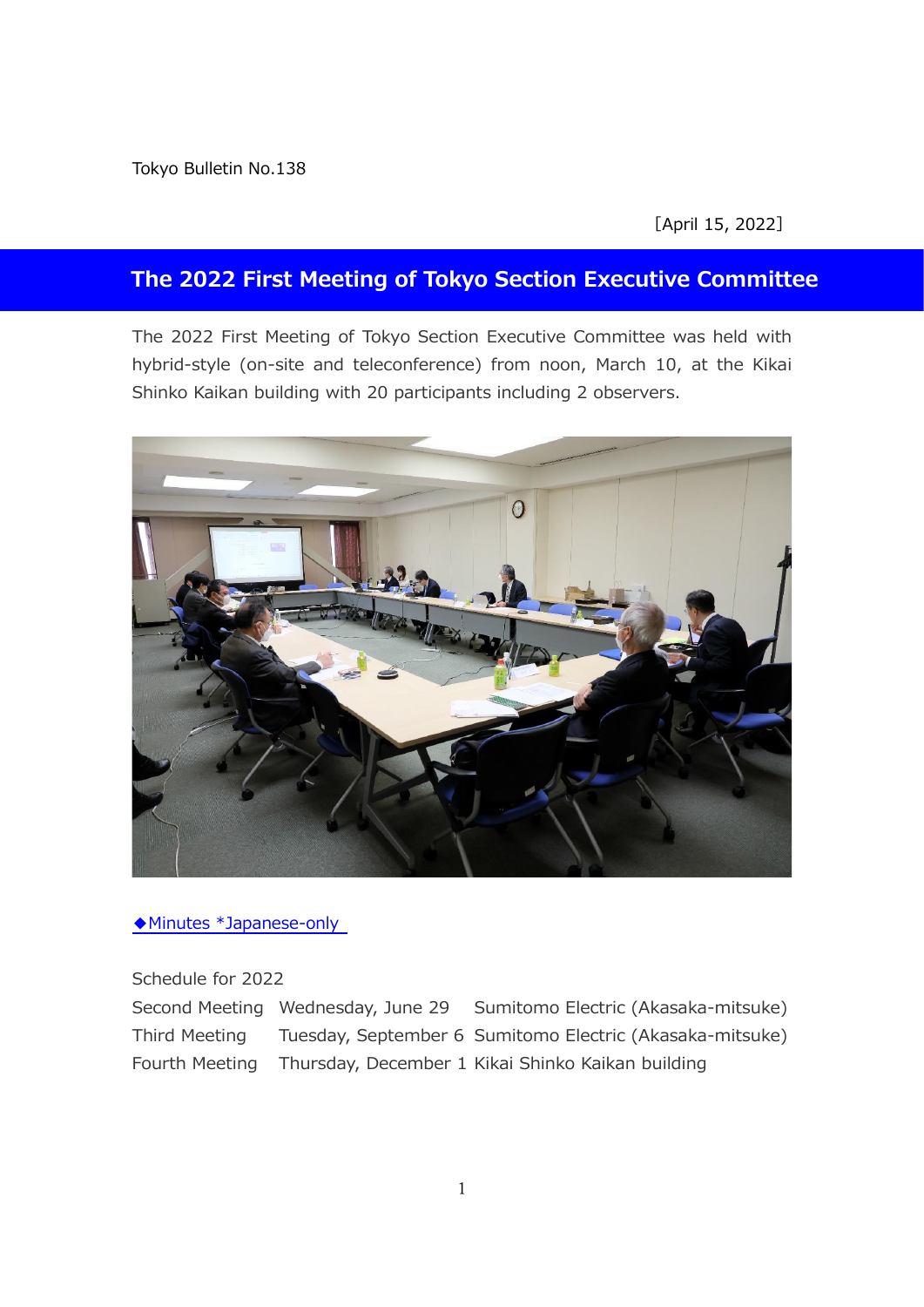# **The 2022 Annual General Assembly of Tokyo Section Life Members Affinity Group**

The 2022 Annual General Assembly of Tokyo Section Life Members Affinity Group was held on Thursday, March 10 from 2:10 p.m. at the Kikai Shinko Kaikan building in a hybrid format. The number of attendees was 26. Activity report of 2021 and Action plan for 2022 were presented.



[LMAG-Tokyo site](https://ieee-jp.org/section/tokyo/en/about/lmag.html)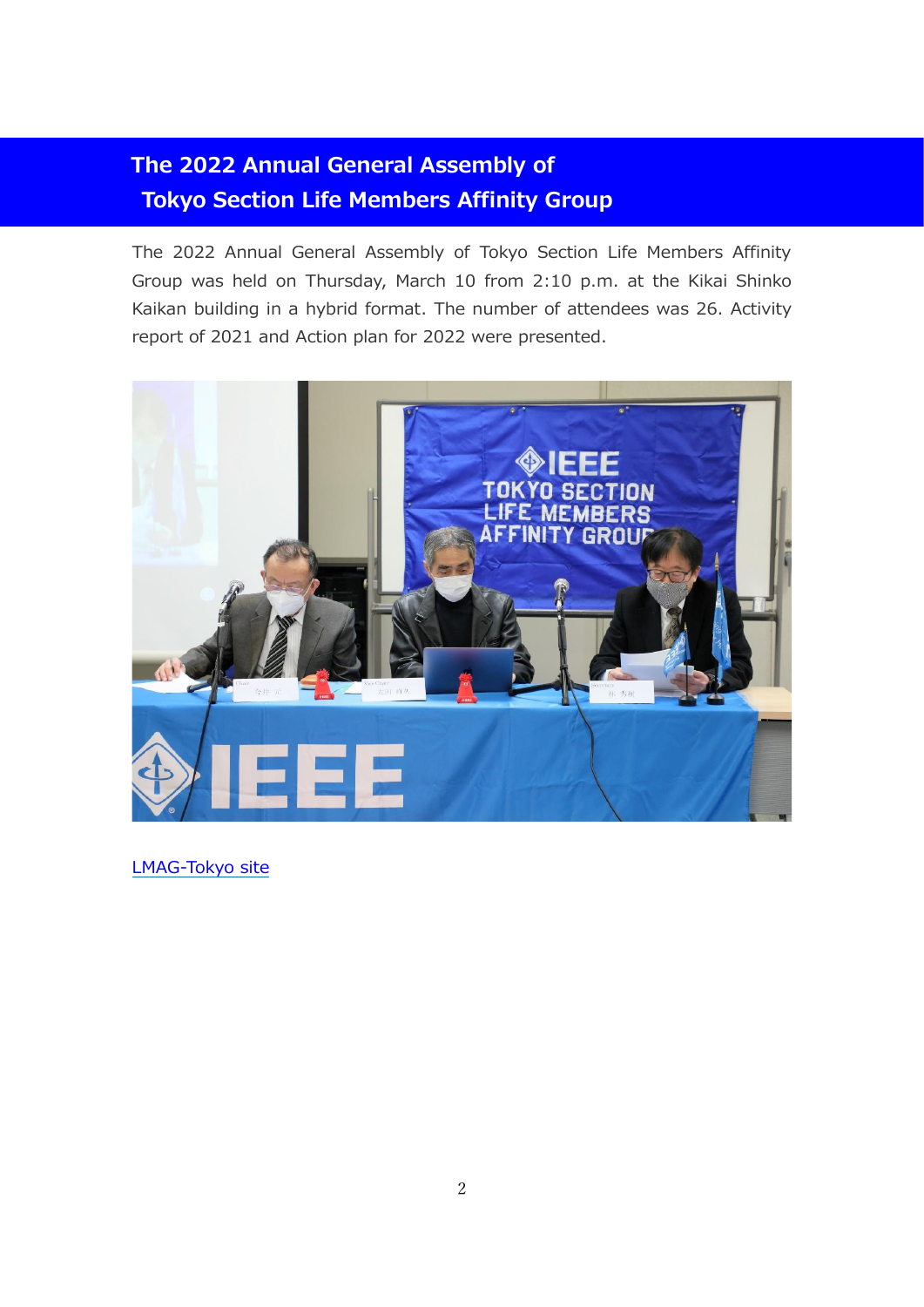### **The 2022 Annual General Assembly of Tokyo Section**

The 2022 Annual General Assembly of Tokyo Section was held with hybrid-style (on-site and teleconference) from 2:50 p.m., March 10. The number of attendees was 26. Activity and Financial reports of 2021, and Action and Budget plans for 2022 were presented.



Followed by the 2022 Annual General Assembly of Tokyo Section, commemorative medal to newly elevated senior member ceremony was held. This year, one representative is invited owing to current social circumstances. Prof. Nakano, the chair of Tokyo section, presented a medal to Dr. Kana Eguchi who is active in Engineering in Medicine and Biology Society, Women in Engineering and Young Professionals, and Dr. Eguchi gave an acceptance speech.

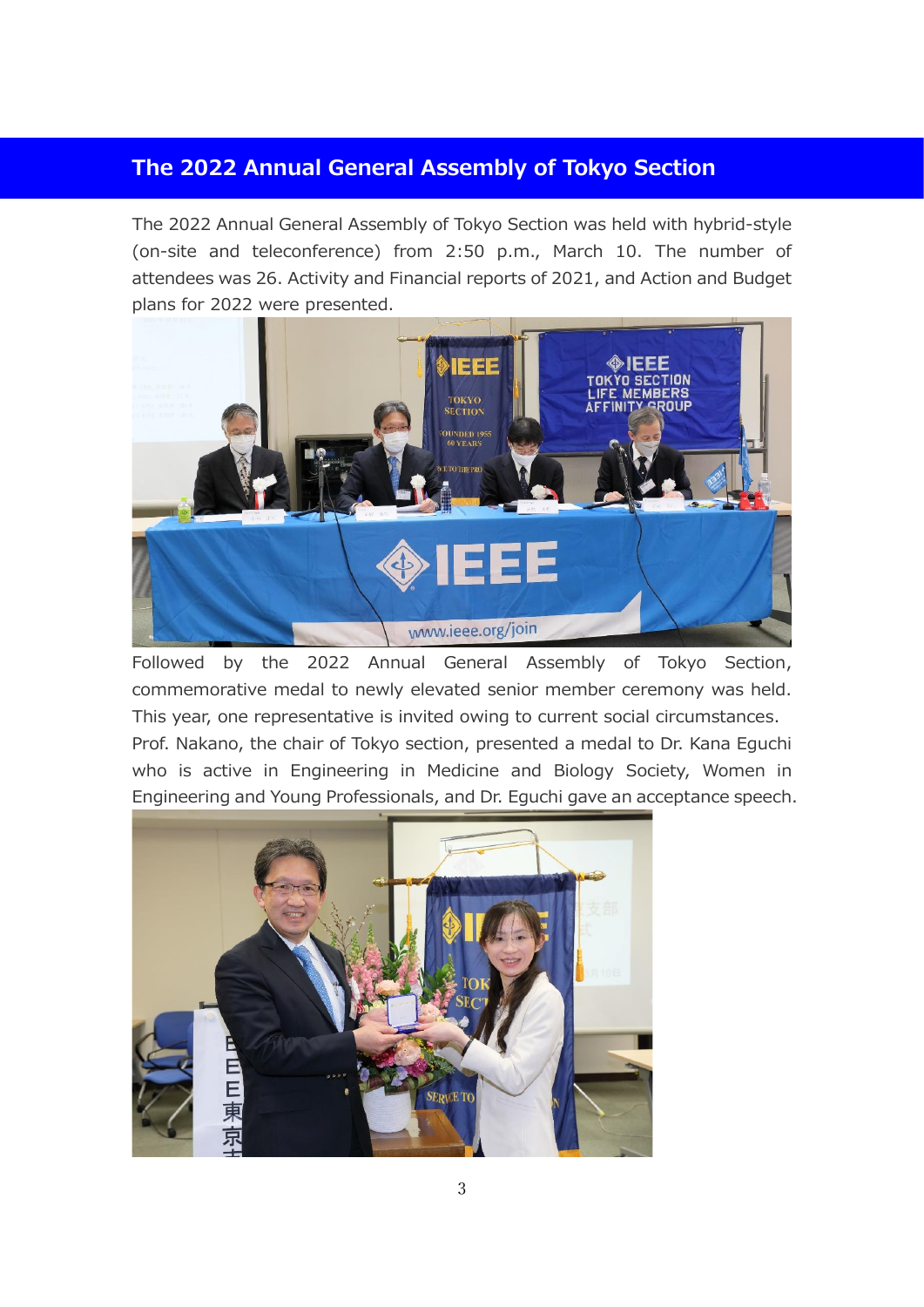#### **Celebration for the 2022 New Fellows**

After the 2022 Annual General Assembly of Tokyo Section, Celebration for the 2022 New Fellows was held. 11 members were newly selected as [IEEE fellows](https://ieee-jp.org/en/kaiin/fellow/2022-new-fellows.html) from Tokyo Section this year, and seven of them (Venue: 4, Online: 3) attended the celebration. Dr. Kasukawa, the chair of Tokyo section Fellow Nominations Committee introduced new fellow members' citations. Prof. Nakano, the chair of Tokyo section, presented new fellow members with IEEE logoed plaques and each new fellow gave an acceptance speech.



(From the left in the front row) Dr. Moriyasu Miyazaki (New Fellow, Mitsubishi Electric), Prof. Masato Motomura (New Fellow, Tokyo Institute of Technology), Dr. Yoshihiro Ohba (New Fellow, Kioxia), Dr. Kiyohisa Terai (New Fellow, Toshiba) (From the left in the back row) Prof. Fumiaki Maehara, Treasurer of IEEE Tokyo Section, Dr. Masahiro Kobayashi, Vice Chair of IEEE Tokyo Section,

Prof. Yoshiaki Nakano, Chair of IEEE Tokyo Section, Dr. Masayuki Shigematsu, Secretary of IEEE Tokyo Section

(From the top left) Prof. Yusheng Ji (New Fellow, National Institute of Informatics), Dr. Hiroyuki Mizuno (New Fellow, Hitachi), Dr. Nobuyuki Sugii (New Fellow, tripod design)

[Picture of Newly Elected Fellows](http://ieee-jp.org/section/tokyo/bulletin/2022/No138/No138_Fellow.pdf)

(Reported by Fellow Nominations Committee Chair, Akihiko Kasukawa)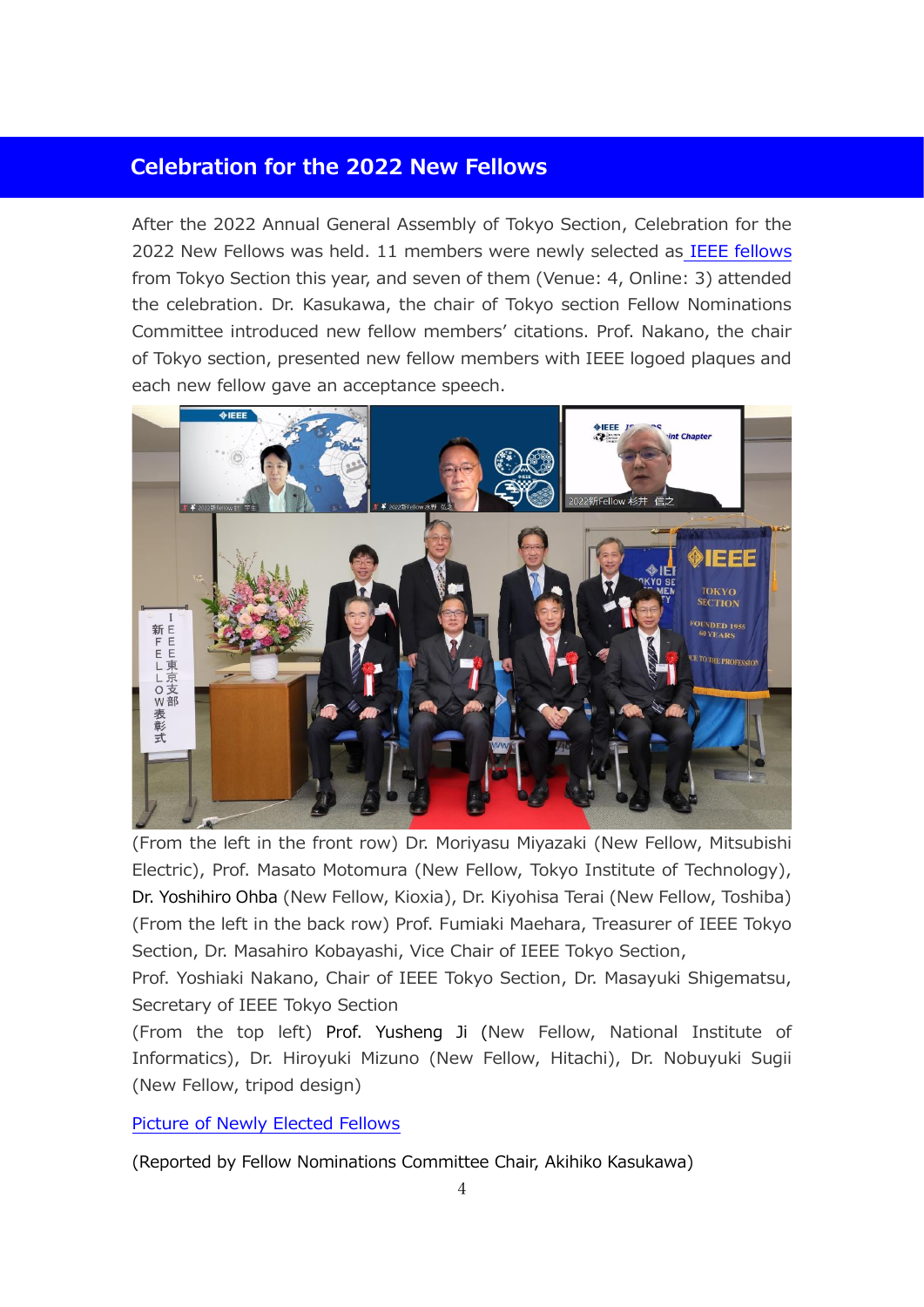#### **The 1st Lecture Meeting of Tokyo Section in 2022**

On March 10th (Thursday), from 16:20 to 17:30, the Tokyo Section Technical Program Committee (TPC) hosted the 2022 First Tokyo Section Lecture Meeting. It was held at the same venue as the 2022 IEEE Tokyo Section LMAG (Life Members Affinity Group) General Meeting, the IEEE Tokyo Section General Meeting, and the New Fellow Award Ceremony. It was held at the Kikai-shinko-kaikan, Tokyo, Japan. This lecture meeting was co-sponsored by Tokyo LMAG. Approximately 46 local and online participants attended the meeting. Dr. Kazuo Yano, Fellow of Hitachi, Ltd. and Representative Director and CEO of Happiness Planet, Ltd., were invited to give a lecture entitled "The Unpredictable Age, Data Reveals Life, Companies, and Human Happiness." He captured the problems and issues in the concept of happiness and happiness of people living in the unpredictable and complex social system of recent years. Using ICT and big data, he examined and pointed out the relationship between the quantification of positive human conditions and the productivity and profits of companies and organizations from a unique perspective. Based on this, he gave a very interesting talks about how people think in the future and what organizations should be.

This time, we held a lecture meeting as a hybrid using the local venue and Zoom Webinar. Although the COVID19 situation has recently remained deadlocked, experts have pointed out that infections will increase in the near future, so we will continue to hold meetings according to the situation.



(Reported by Technical Program Committee Secretary, Atsushi Matsumoto)